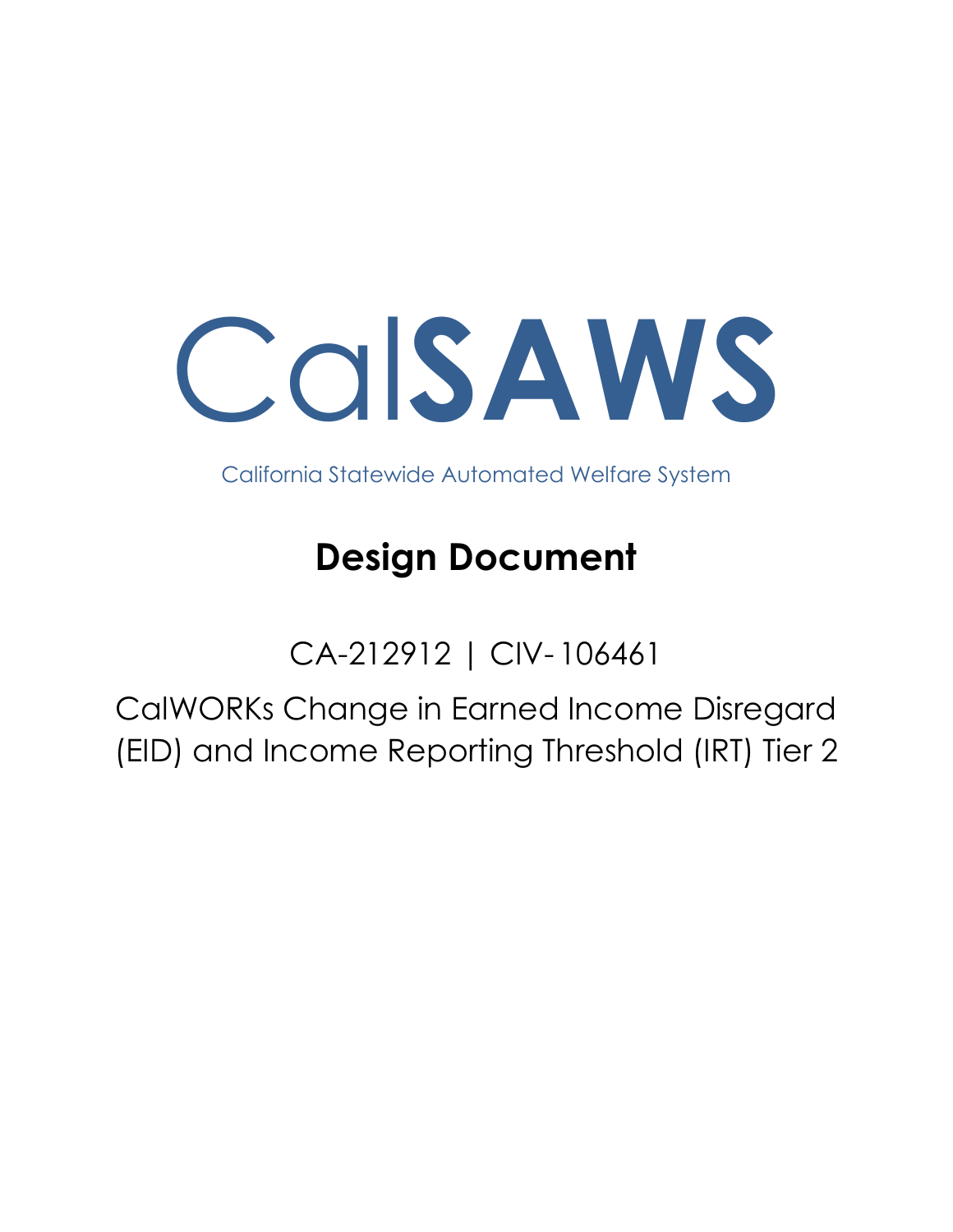|                | <b>DOCUMENT APPROVAL HISTORY</b> |                                                                                                                                      |
|----------------|----------------------------------|--------------------------------------------------------------------------------------------------------------------------------------|
| <b>CalsAWS</b> | Prepared By                      | Josias Caveto, Nithya Chereddy                                                                                                       |
|                | Reviewed By                      | Eligibility Design, Eligibility Build, Client<br>Correspondence Design, Client Correspondence<br>Build, System Test, CW/CF Committee |

| <b>DATE</b> | <b>DOCUMENT</b><br><b>VERSION</b>            | <b>REVISION DESCRIPTION</b>                                                                            | <b>AUTHOR</b>                       |
|-------------|----------------------------------------------|--------------------------------------------------------------------------------------------------------|-------------------------------------|
| 11/18/2020  | 1.0                                          | Initial Draft of the artifact                                                                          | Josias Caveto                       |
| 12/10/2020  | 1.1                                          | Added additional NOA SCRs to<br>Assumptions<br>Updated to the forms listed as part of<br>the draft ACL | Nithya<br>Chereddy                  |
| 2/15/2021   | 1.3<br><b>Added Content Revision updates</b> |                                                                                                        | Nithya<br>Chereddy<br>Jason Francis |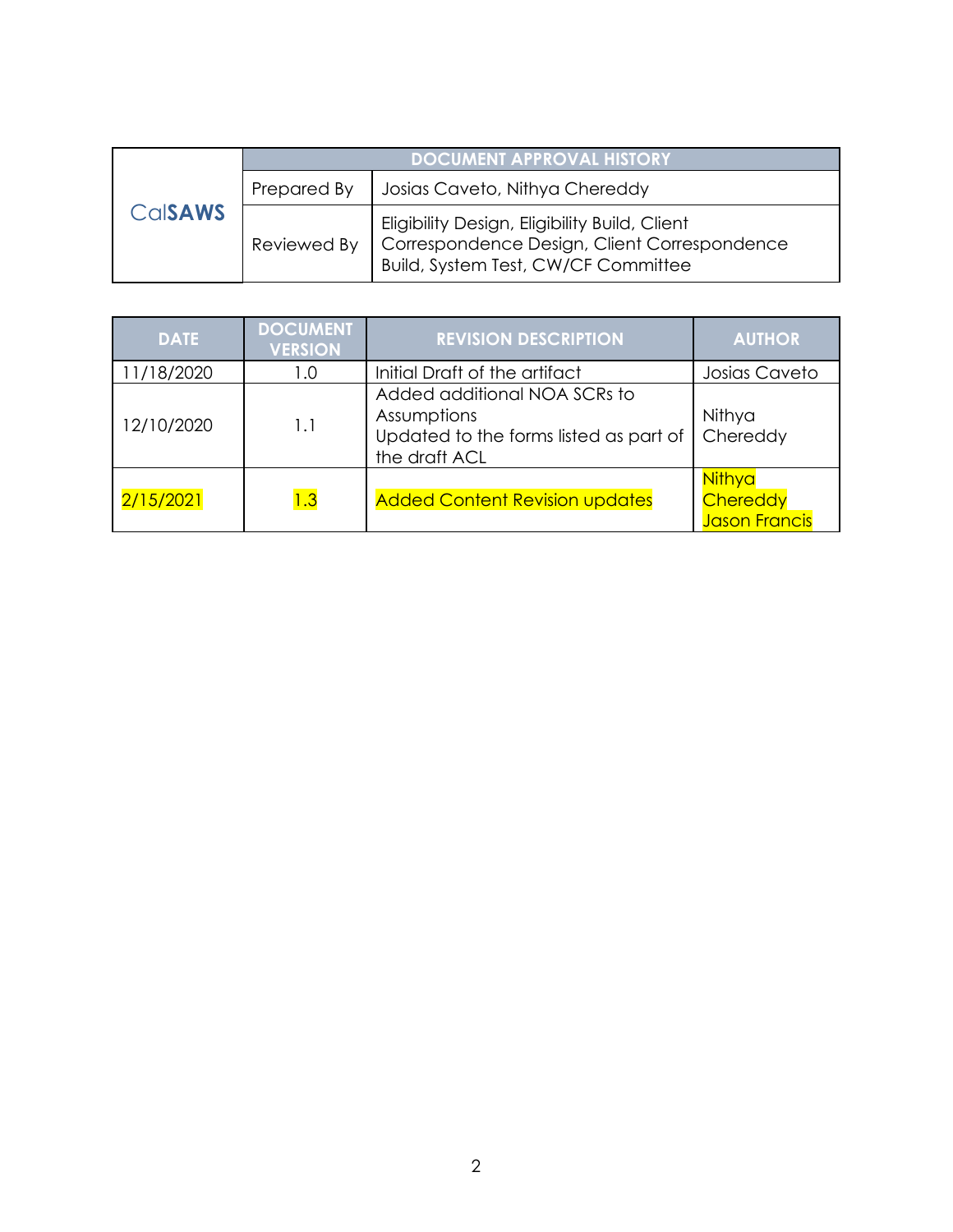## **Table of Contents**

| 1 |       |                                                                                                                                                                 |  |
|---|-------|-----------------------------------------------------------------------------------------------------------------------------------------------------------------|--|
|   |       |                                                                                                                                                                 |  |
|   |       |                                                                                                                                                                 |  |
|   |       |                                                                                                                                                                 |  |
|   |       |                                                                                                                                                                 |  |
| 2 |       |                                                                                                                                                                 |  |
|   |       | 2.1 Update the CW Disability Based Earned Income Disregard (CT 335 - AI) and<br>CW Disability Based Unearned Income Disregard (CT 335 - 53) to \$550, effective |  |
|   | 2.1.1 |                                                                                                                                                                 |  |
|   | 2.1.2 |                                                                                                                                                                 |  |
|   | 2.1.3 |                                                                                                                                                                 |  |
|   |       |                                                                                                                                                                 |  |
|   | 2.2.1 |                                                                                                                                                                 |  |
|   | 2.2.2 |                                                                                                                                                                 |  |
|   |       |                                                                                                                                                                 |  |
|   | 2.3.1 |                                                                                                                                                                 |  |
|   | 2.3.2 |                                                                                                                                                                 |  |
|   |       | 2.4 Update the CW Tier 2 IRT based on the Assistance Unit Size rather than the                                                                                  |  |
|   | 2.4.1 |                                                                                                                                                                 |  |
|   | 2.4.2 |                                                                                                                                                                 |  |
|   | 2.4.3 |                                                                                                                                                                 |  |
|   |       | 2.5 Update Tier 2 IRT in New IRT Calculation section of the CalWORKs EDBC                                                                                       |  |
|   |       |                                                                                                                                                                 |  |
|   |       |                                                                                                                                                                 |  |
|   | 2.5.2 | CalWORKs EDBC Summary - New IRT Calculation Section 10                                                                                                          |  |
|   | 2.5.3 |                                                                                                                                                                 |  |
|   | 2.5.4 |                                                                                                                                                                 |  |
|   | 2.5.5 |                                                                                                                                                                 |  |
|   |       |                                                                                                                                                                 |  |
|   | 2.6.1 |                                                                                                                                                                 |  |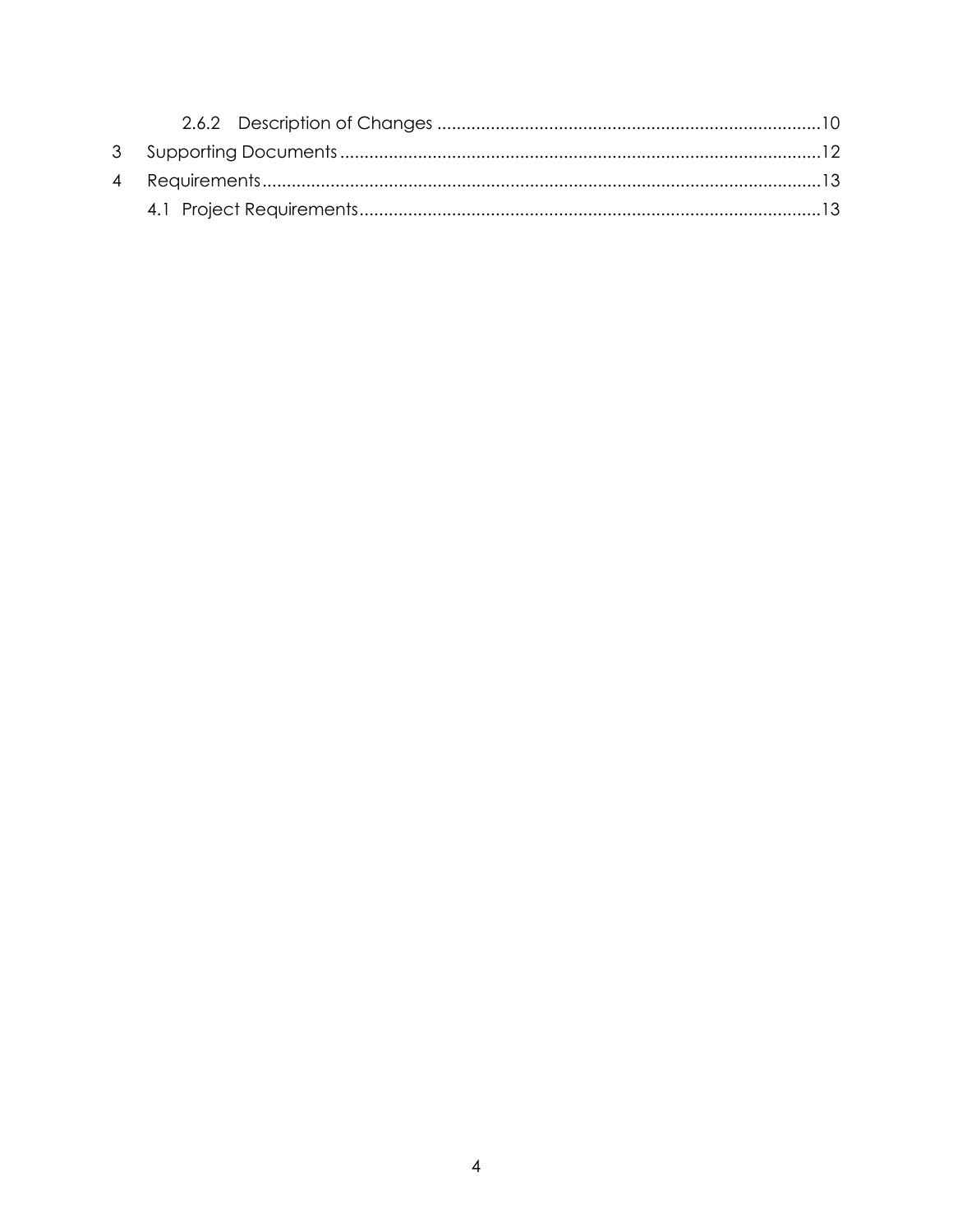## <span id="page-4-0"></span>**1 OVERVIEW**

Per ACL 19-76 effective on June 1, 2021, the Earned Income Disregard (EID) for CalWORKs (CW) applicant and recipients will increase from \$500 to \$550. Under current system functionality, the net non-exempt income (NNI) used to determine the Assistance Unit's (AU) Maximum Aid Payment (MAP) is calculated by disregarding the first \$500 of disability-based unearned income (DBI).

Per Consortium Request for Policy Clarification (CRPC) #2225, the Tier 2 Income Reporting Threshold (IRT) is based on the Assistance Unit Size rather than the Family Unit Size.

#### <span id="page-4-1"></span>**1.1 Current Design**

- 1. The CW Disability Based Earned Income Disregard is \$500.
- 2. The CW Disability Based Unearned Income Disregard is \$500.
- 3. The NNI that is used to determine the AU's MAP is calculated by disregarding the first \$500 of the Disability Based Income (DBI) and/or any earned income and 50 percent of any remaining earned income.
- 4. When calculating the MAP, if the AU has earned income only, the first \$500 and 50 percent of the remaining earned income is disregarded.
- 5. The CW Tier 2 IRT is calculated based on 130% of the Federal Poverty Level (FPL) values for current year, using the Family Unit Size, which includes both active assistance and non-assistance household members.

#### <span id="page-4-2"></span>**1.2 Requests**

- 1. Effective June 1, 2021, update the disregard amounts from \$500 to \$550.
- 2. Regression test the forms/NOAs which populate Disability Based Unearned Income Disregard, Disability Based Earned Income Disregard values.
- 3. Update the Tier 2 Income Reporting Threshold (IRT) based on the Assistance Unit Size rather than the Family Unit Size.
- 4. The CW Tier 2 IRT is calculated per the 130% of FPL, based on the Assistance Unit Size, which includes only active assistance household members.

#### <span id="page-4-3"></span>**1.3 Overview of Recommendations**

- 1. Effective June 1, 2021, update the CW Disability Based Earned Income Disregard (CT 335 – AI) from \$500 to \$550.
- 2. Effective June 1, 2021 update CW Disability Based Unearned Income Disregard (CT 335 – 53) from \$500 to \$550.
- 3. Regression test the forms/NOAs which populate Disability Based Unearned Income Disregard, Disability Based Earned Income Disregard values.
- 4. Update the Tier 2 IRT based on the Assistance Unit Size rather than the Family Unit Size.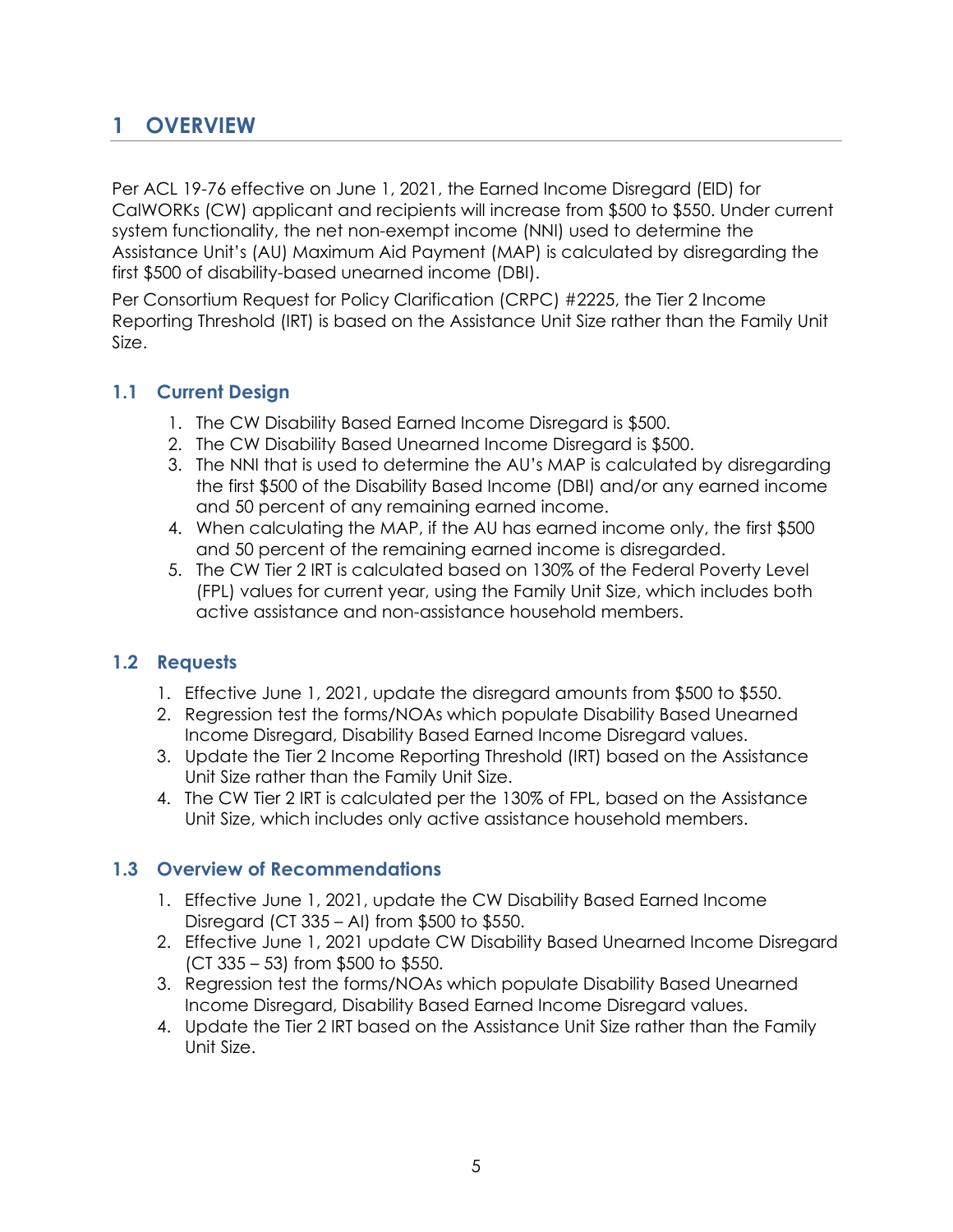5. Update Tier 2 IRT in New IRT Calculation section of the CalWORKs EDBC Summary Page based on the Assistance Unit Size rather than the Family Unit Size.

#### <span id="page-5-0"></span>**1.4 Assumptions**

- 1. The impacted cases in which the user has not yet run EDBC with the new EID will be updated through a batch EDBC process, refer to SCR [CA 213719](https://change.calsaws.net/browse/CA-211596)[/CIV-106463.](https://c-iv.change.calsaws.net/browse/CIV-105562)
- 2. A SAR 2 form will be generated to inform households of their new IRT.
- 3. SCRs CA-217804/CIV-107563 will implement correspondence changes due to ACL 19-76E II.
- 4. SCRs CA-222540/CIV-108388 will implement new and revised forms to reflect the Income Disregard Increase to \$550, per Senate Bill 80.
- 5. SCRs CA-209033 CIV-104383 updated the static DBI/EID values to a variable. This SCR will regression test the variable value in all the impacted forms (Recommendation 2.2).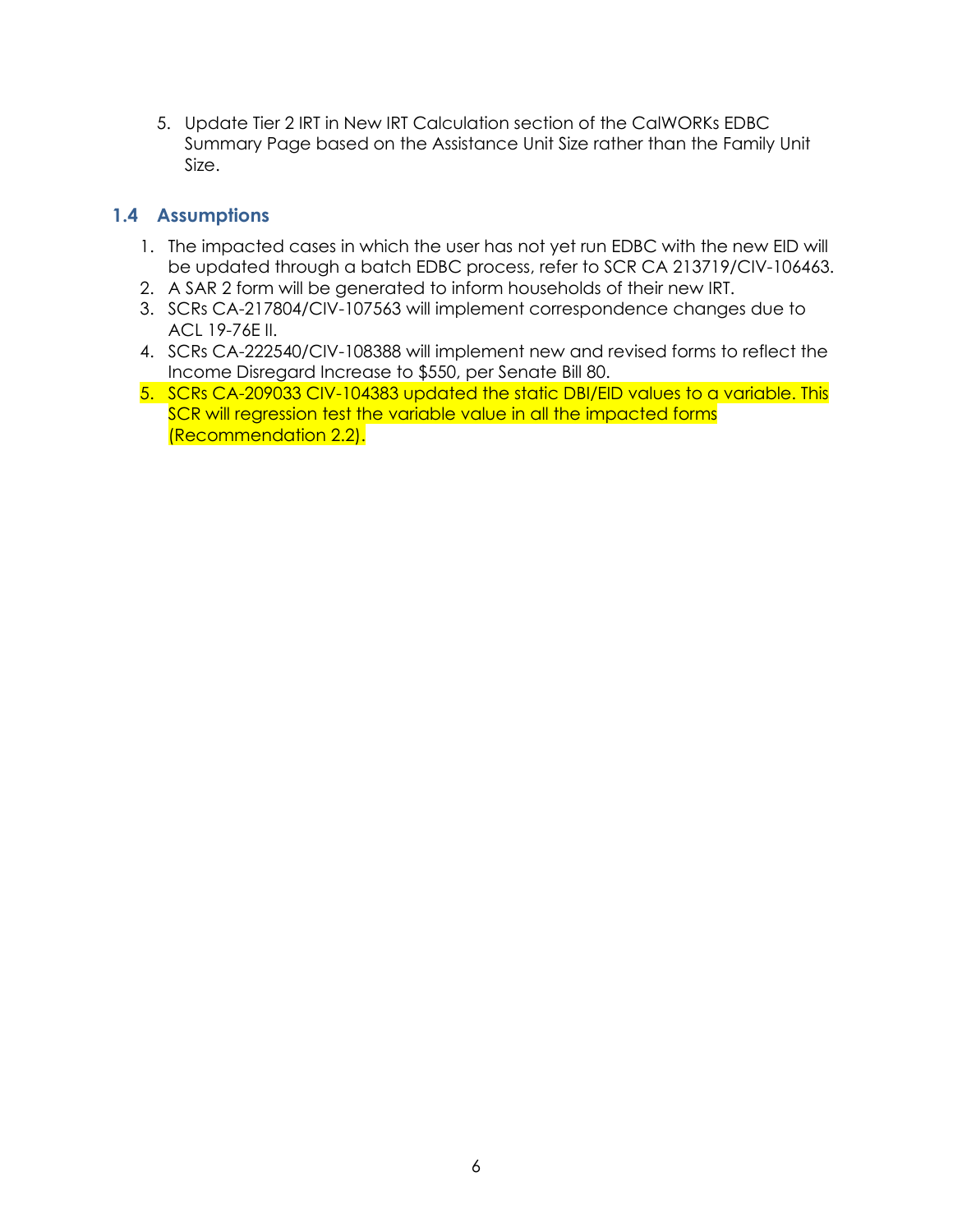## <span id="page-6-0"></span>**2 RECOMMENDATIONS**

#### <span id="page-6-1"></span>**2.1 Update the CW Disability Based Earned Income Disregard (CT 335 – AI) and CW Disability Based Unearned Income Disregard (CT 335 – 53) to \$550, effective June 1, 2021.**

#### <span id="page-6-2"></span>**2.1.1 Overview**

The Disability Based Earned and Unearned Income shall reflect the new policy (ACL 19-76). The Disability Based Earned Income and Disability Based Unearned income disregard amounts will be updated from \$500 to \$550. the NNI that is used to determine the AU's MAP is calculated by disregarding the first \$550 of DBI and/or any earned income and 50 percent of any remaining earned income

#### <span id="page-6-3"></span>**2.1.2 Description of Changes**

- 1. Effective June 1, 2021, update the values from \$500 to \$550 for the following disregard records,
	- a. CW Disability Based Unearned Income Disregard (CT 335 53)
	- b. CW Disability Based Earned Income Disregard (CT 335 AI)

<span id="page-6-4"></span>Note: Per ACL 19-76 effective June 1, 2022, the EID values will be increased \$600, this change will be implemented through SCR CA-212913.

#### **2.1.3 Programs Impacted**

1. CW, RCA<del>, DV, IN, KG, HP, HT</del>

#### <span id="page-6-6"></span><span id="page-6-5"></span>**2.2 Regression test the Forms/NOAs**

#### **2.2.1 Overview**

The SCR CA-209033, CIV-104383 updated the EID value to \$500 effective June 1st, 2020. With this SCR the EID value is being updated to \$550 as of June 1<sup>st</sup>, 2021. This effort is to regression test the forms/NOAs which populate the EID/DBI values to make sure the correct EID/DBI value gets populated on the impacted forms.

#### <span id="page-6-7"></span>**2.2.2 Description of changes**

- 1. Following is the list of C-IV NOAs to regression test.
	- a. BUDGT\_CW\_APPROVAL\_AR
	- b. BUDGT\_CW\_APPROVAL\_SAR
	- c. BUDGT\_CW\_RCA\_APPROVAL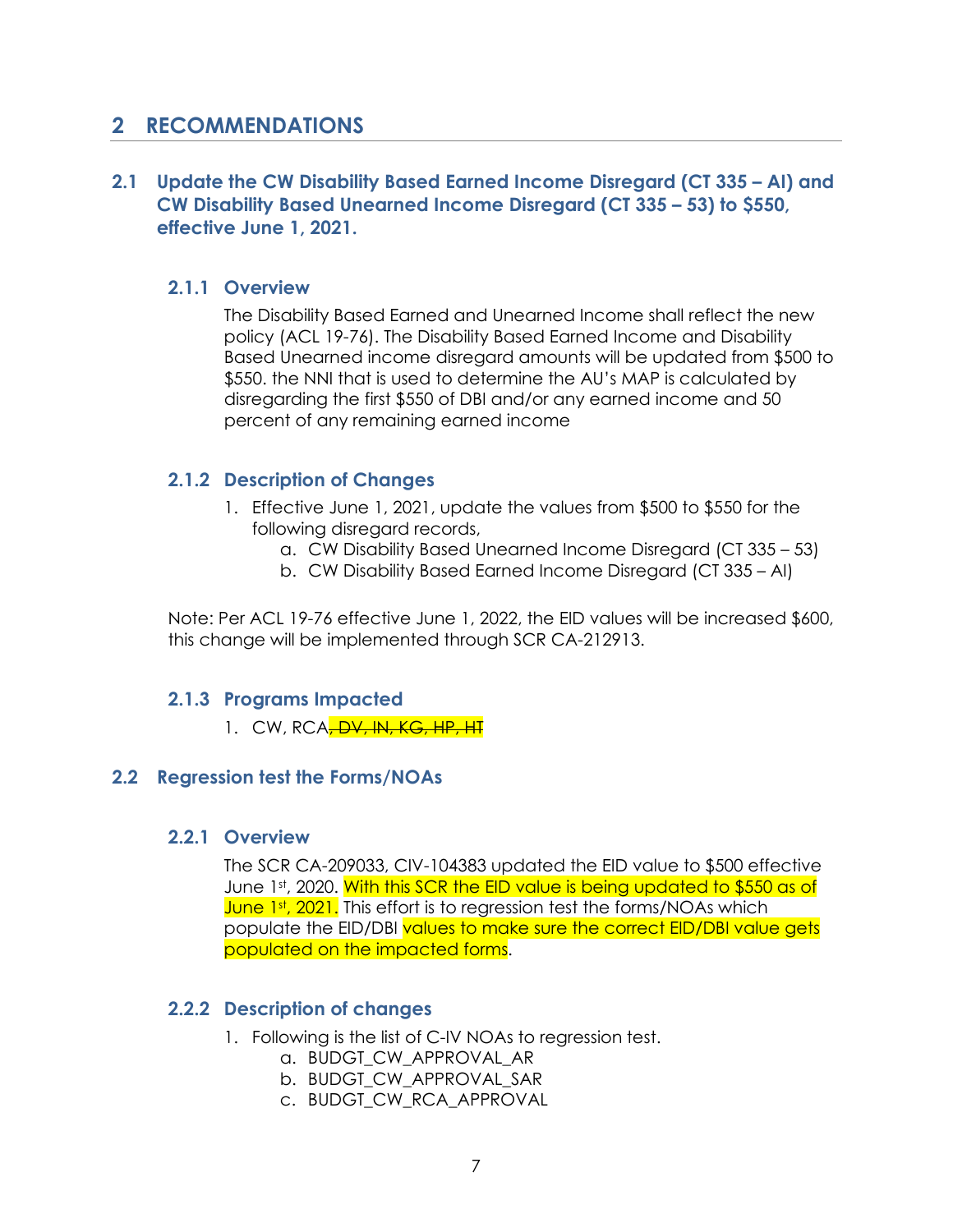- d. BUDGT\_CW\_RCA\_SUPPLEMENT
- e. BUDGT\_CW\_SUPPLEMENT\_AR
- f. BUDGT\_CW\_SUPPLEMENT\_SAR
- g. BUDGT\_IN\_INCOME\_DENIAL
- h. RSN\_INCOMEDISREGARD\_CHANGE
- i. RSN\_INCOMEDISREGARD\_DISC
- j. RSN\_MAP\_INCOMEDISREGARD\_CHANGE
- k. RSN\_MAP\_INCOMEDISREGARD\_DISC
- 2. Following is the list of forms to regression test in CIV
	- a. M44-316E
	- b. M44-316SAR
	- c. NA1239AR
	- d. NA1242
	- e. NA200
	- f. NA274\_E
	- g. NA281
	- h. NA281A
	- i. SAWS2ASAR
	- j. NA845
	- k. CW2218
	- l. NA1239SAR
- 3. Following is the list of CalSAWS Fragments to test.
	- a. BUDGT\_CW\_APPROVAL\_SAR\_EN
	- b. BUDGT\_CW\_NA274G\_EN
	- c. NA 1242
	- d. NA200
- 4. Following is the list of forms to regression test in CalSAWS
	- a. M44-316E
	- b. SAWS2ASAR
	- c. NA840
	- d. NOA290
	- e. OPCALCULATION
	- f. WFPI274
	- g. CW2218
	- h. NA274G
	- i. NA1239SAR

#### <span id="page-7-1"></span><span id="page-7-0"></span>**2.3 C-IV Only: DBI/EID Form updates**

**2.3.1 Overview**

The following forms are not populating the updated EID value of \$550 in the forms.

1. NA301\_02, NA301\_04, NA301\_06, NA301\_08, NA301\_10, NA301\_12

2. NA303\_02, NA303\_04, NA303\_06, NA303\_08, NA303\_10, NA303\_12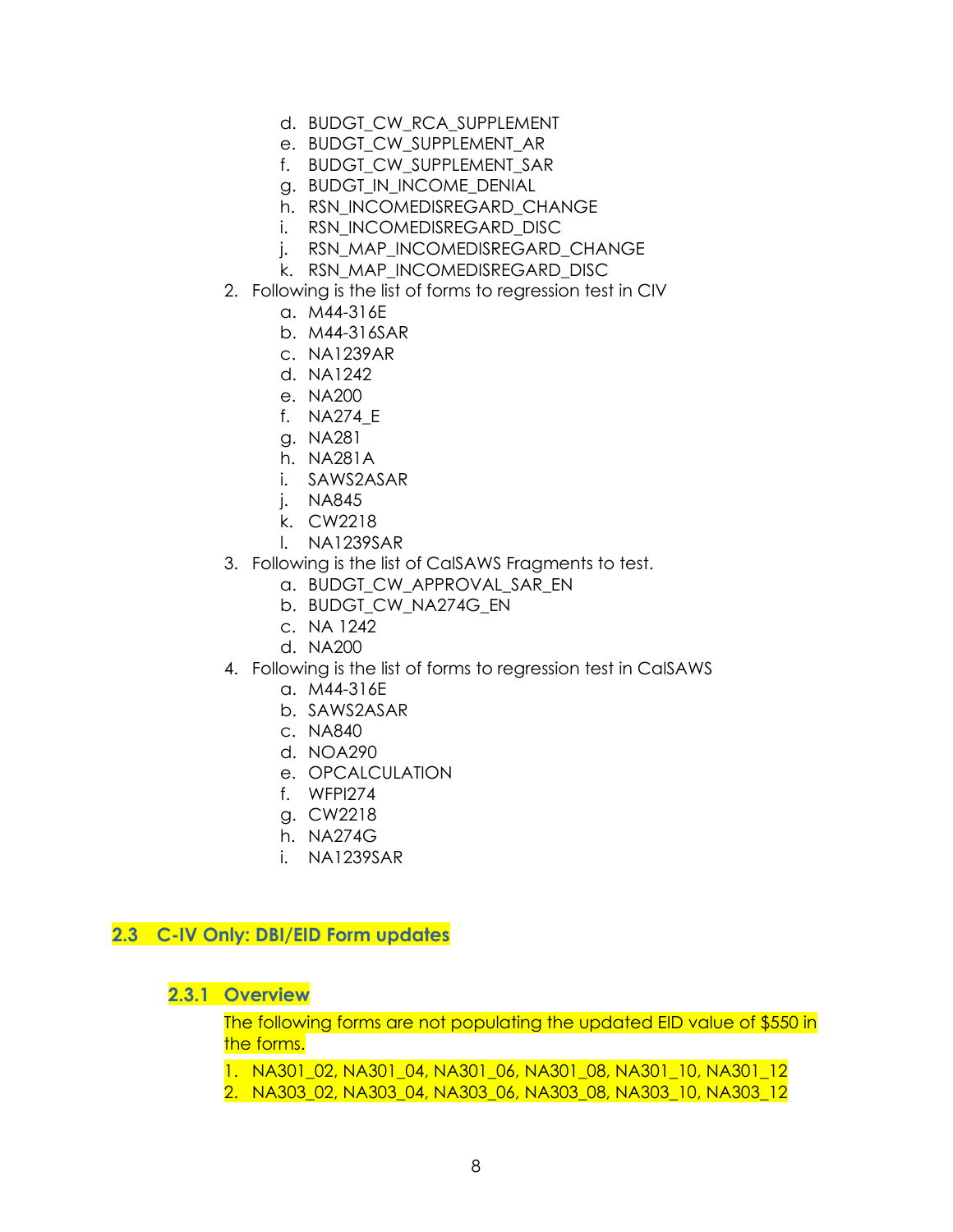| 3. | NA 816 |
|----|--------|
| 4. | NA 817 |
| 5. | NA 840 |

#### <span id="page-8-0"></span>**2.3.2 Description of Changes**

Update the population logic to reflect the updated EID value based on the EDBC begin month for the NA 301 CIV and NA 303 CIV forms.

Update the population logic to reflect the updated EID value based on the form generation date for the NA 816, NA 817, NA 840 forms.

#### <span id="page-8-2"></span><span id="page-8-1"></span>**2.4 Update the CW Tier 2 IRT based on the Assistance Unit Size rather than the Family Unit Size.**

#### **2.4.1 Overview**

The CW Tier 2 IRT is calculated based on 130% of Federal Poverty Level (FPL) values for current year. This lookup is based on the Family Unit Size, which includes both active assistance and non-assistance household members.

#### <span id="page-8-3"></span>**2.4.2 Description of Changes**

1. Update the CW EDBC to determine the Tier 2 IRT by applying the FPL based on the Assistance Unit Size.

Note: The IRT Tier 2 calculation effective prior to 6/2020 (ACL 19-76) is unaffected.

#### <span id="page-8-4"></span>**2.4.3 Programs Impacted**

CW, RCA

#### <span id="page-8-6"></span><span id="page-8-5"></span>**2.5 Update Tier 2 IRT in New IRT Calculation section of the CalWORKs EDBC Summary Page (CalSAWS Only)**

#### **2.5.1 Overview**

On the CalWORKs EDBC Summary page, a New IRT Calculation section will display if the EDBC recalculated the IRT for the program. This section dynamically displays the Tier 2 calculation based on the 130% FPL for the household size. Currently in CalSAWS, the calculation uses the Family Unit Size for the 130% FPL lookup. This calculation already works as expected in C-IV.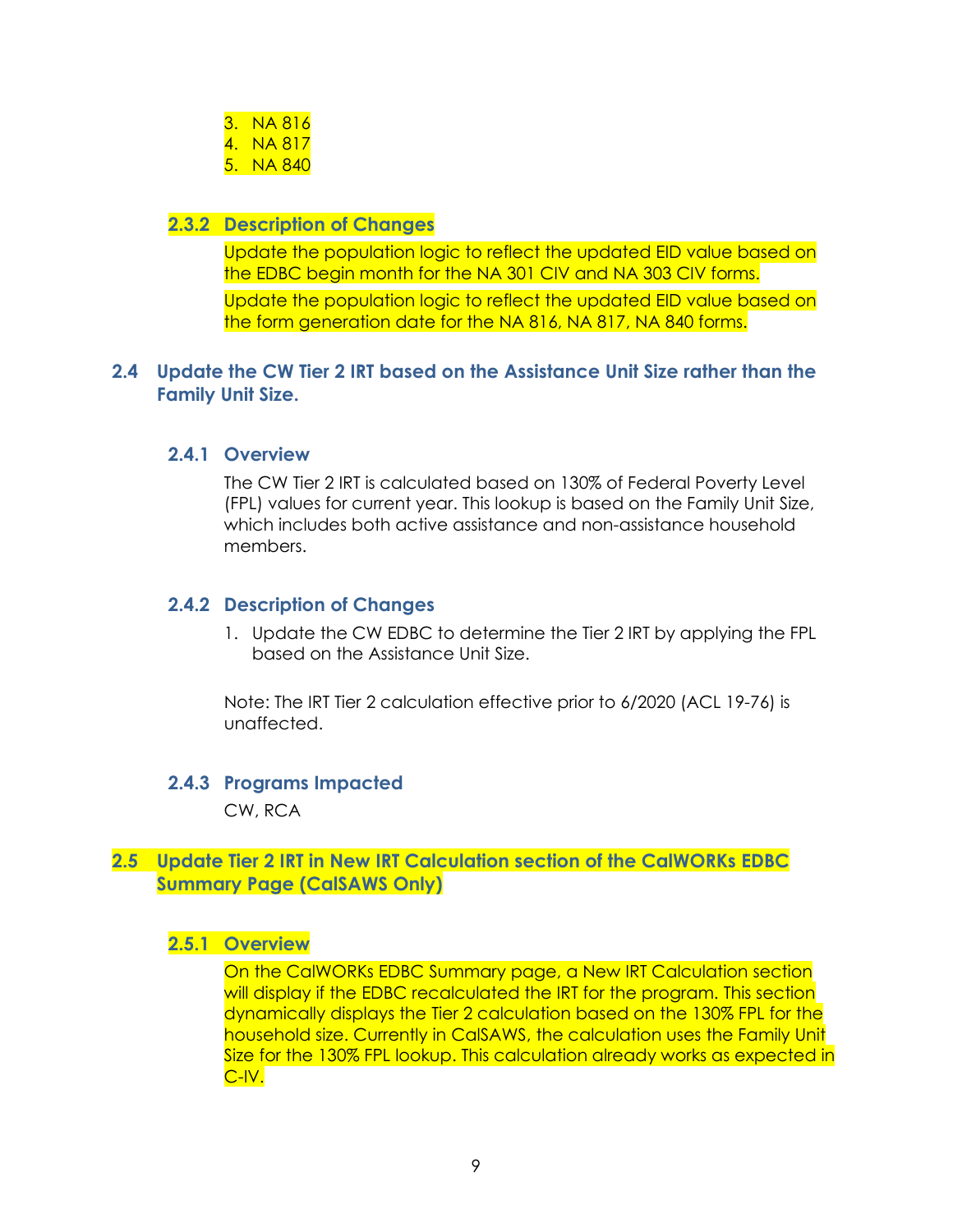#### **2.5.2 CalWORKs EDBC Summary - New IRT Calculation Section**

<span id="page-9-0"></span>

| v New IRT Calculation                    |            |  |
|------------------------------------------|------------|--|
| <b>Description</b>                       | <b>IRT</b> |  |
| Tier 1(\$243.00 income + 995.50 55% FPL) | \$1,239.00 |  |
| Tier 2 (\$1,868.00 130% FPL)             | \$1,868.00 |  |

#### **Figure 2.5.2 – New IRT Calculation Section**

#### <span id="page-9-1"></span>**2.5.3 Description of Changes**

Update the Tier 2 description in New IRT Calculation section of the CalWORKs EDBC Summary page to display the 130% FPL based on the Assistance Unit Size.

#### <span id="page-9-2"></span>**2.5.4 Page Location**

- **Global: Eligibility**
- **Local: Customer Information**
- **Task: EDBC Results**

## <span id="page-9-3"></span>**2.5.5 Security Updates**

N/A

#### <span id="page-9-5"></span><span id="page-9-4"></span>**2.6 Automated Regression Test**

#### **2.6.1 Overview**

Create and update regression test scripts to validate the new Disability Based Earned and Unearned Income Disregard values for the CalWORKs and RCA programs.

#### <span id="page-9-6"></span>**2.6.2 Description of Changes**

- 1. Create a new test script(s) to verify the updated values for the CalWORKs program.
	- a. **Scenario Details:** Create a new CalWORKs case with an aged or disabled applicant, add a significant amount of earned income and unearned income, run EDBC, and verify that the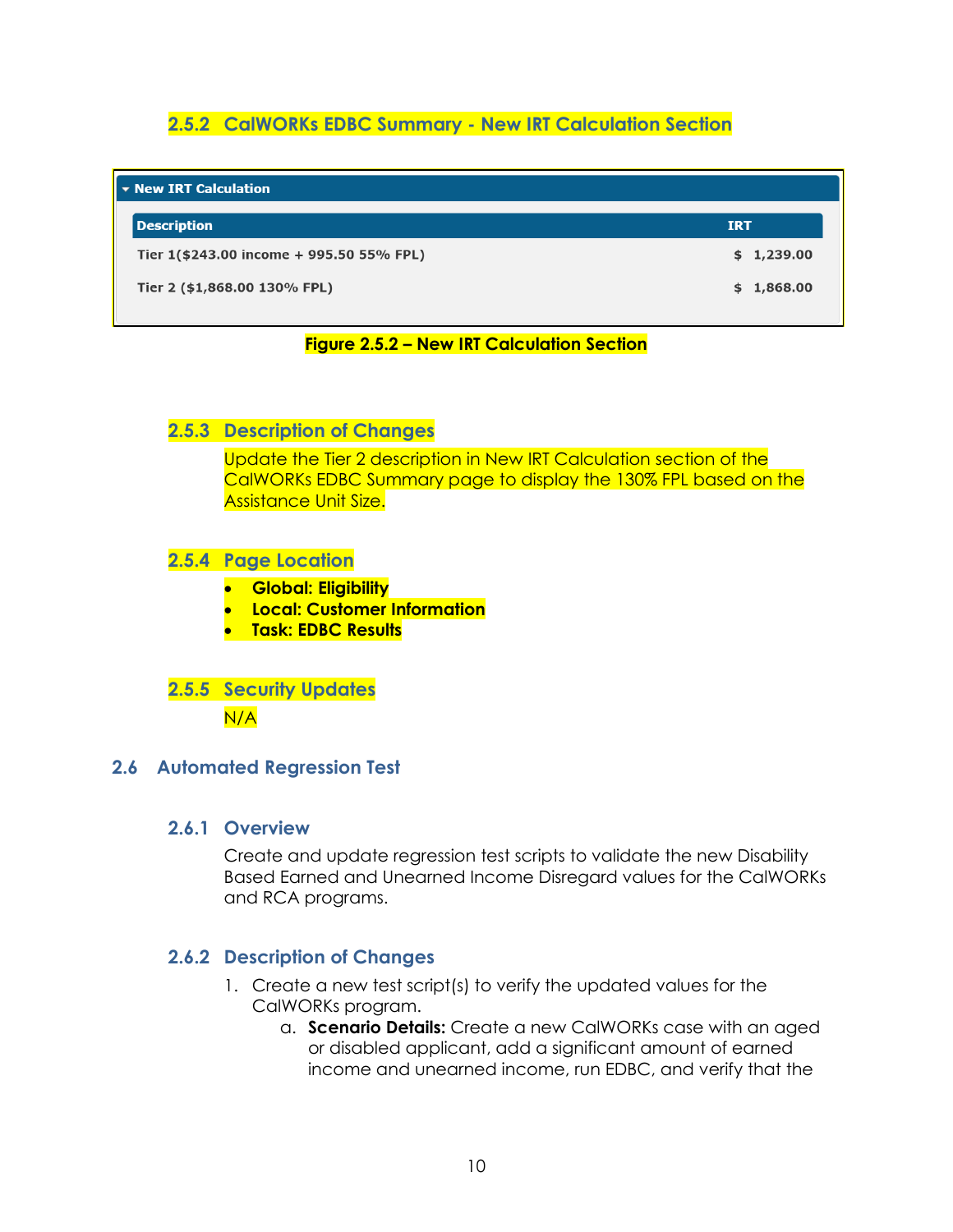Disability Based Earned and Unearned Income Disregards reflect the new values.

- 2. Create or update the existing test script(s) to verify the updated values for the RCA program.
	- a. **Scenario Details:** Create a new RCA case with an aged or disabled applicant, add a significant amount of earned income and unearned income, run EDBC, and verify that the Disability Based Earned and Unearned Income Disregards reflect the new values.
	- b. Existing script scope reference: "RCA IRT Tier 2"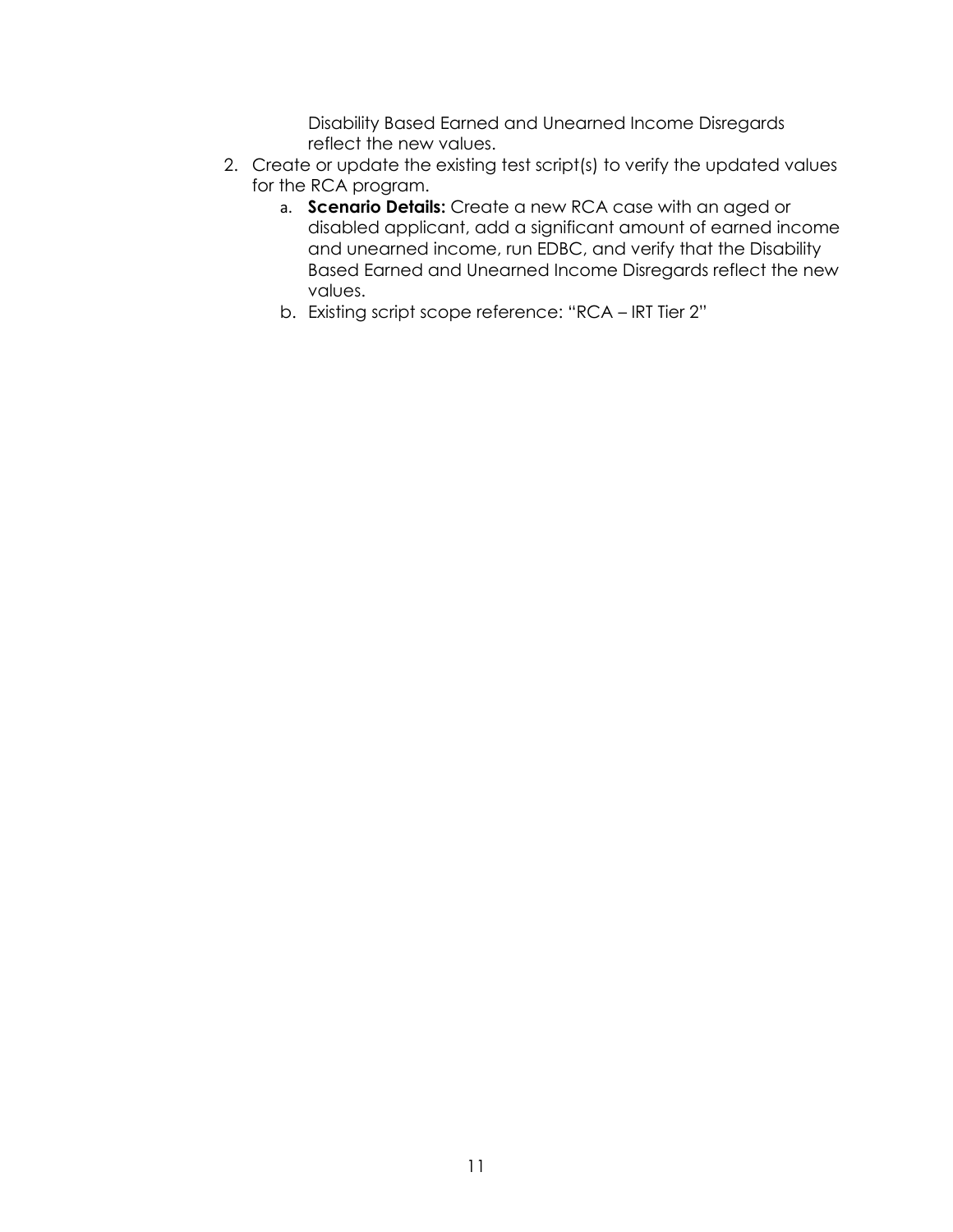## <span id="page-11-0"></span>**3 SUPPORTING DOCUMENTS**

| Number Functional Area Description |                   | <b>Attachment</b>                                            |
|------------------------------------|-------------------|--------------------------------------------------------------|
| Eligibility                        | <b>CRPC #2225</b> | $W \equiv$<br><b>CRPC 2225 - ACL</b><br>19-76 and ACL 19-76I |